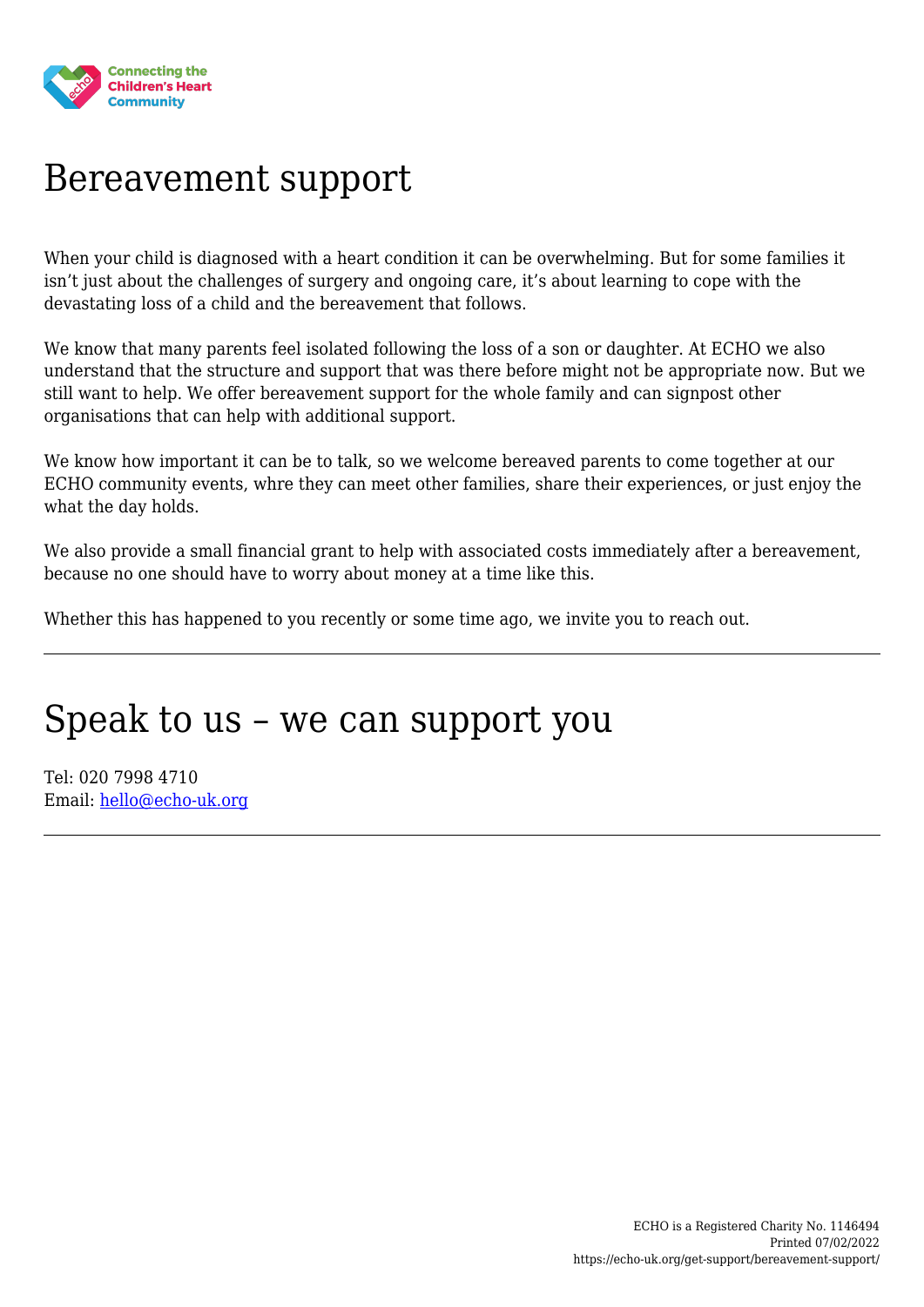



### Bereavement grants

A small financial grant is available to help with associated costs immediately after a bereavement – no one should have to worry about money at a time like this.



# Other available support

There are many wonderful organisations dedicated to supporting families through bereavement. Whatever your situation there is support out there for you to access.